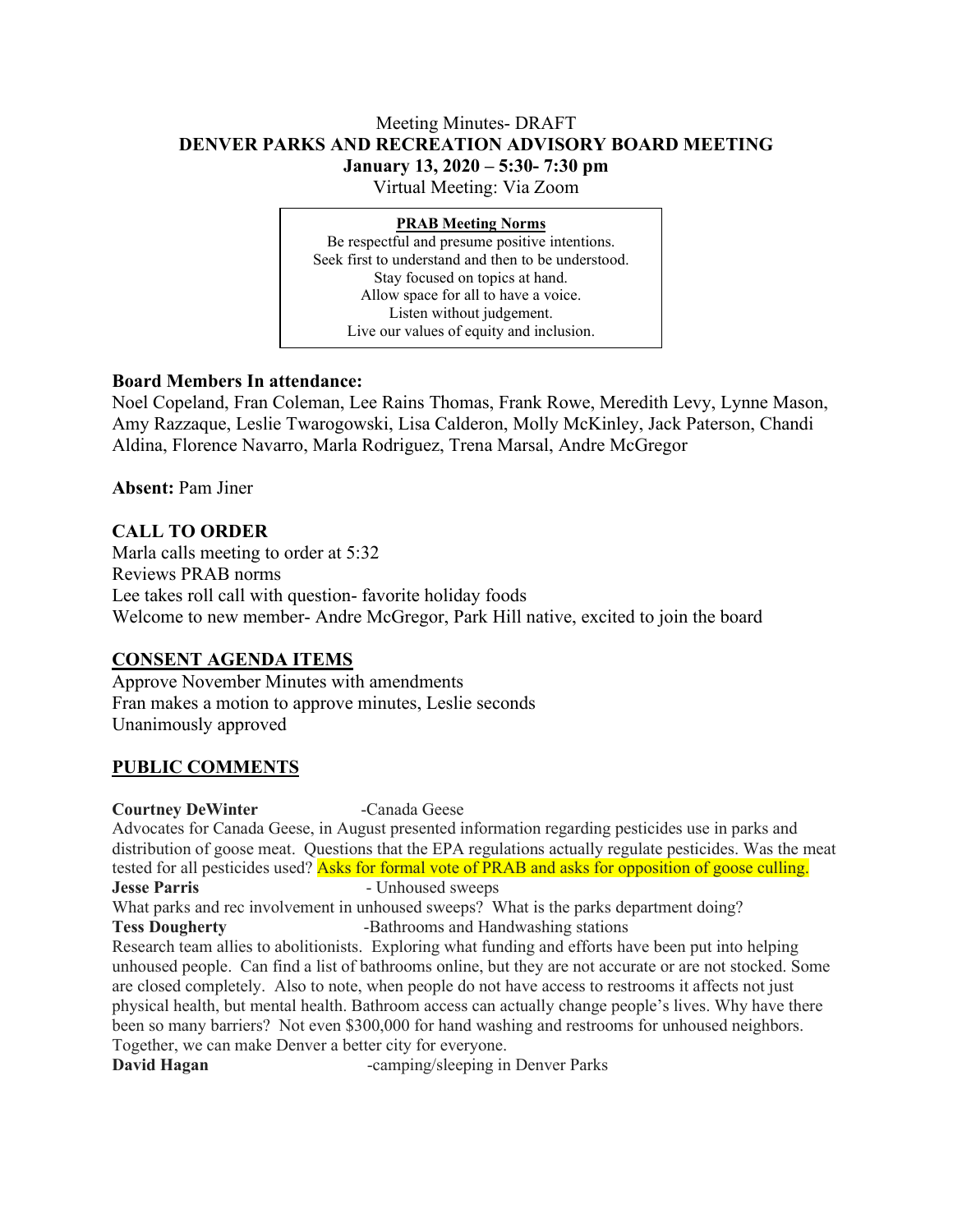Bathroom issue- all citizens should be able to use the restrooms. Has noticed at some parks the restrooms port-o-lets are not clean. They can be cleaner and we can use our power to make this change. We could be nicer and let people actually camp in parks and other parts of the city.<br>Shannon Hoffman -Public access to bathrooms and wate

-Public access to bathrooms and water in parks

District 10 resident, thanks for inviting headwaters protectors to come next month. Pandemic CDC recommends have functional water taps and remain open 24 hours a day. Provide hand washing stations, hand sanitizers. Asking for access to bathrooms and water for most vulnerable population. **Ellen Kessler** - Canada Geese

Decoys have been getting stolen from parks. Hopefully, we can come up with a solution. Likely it will begin to have egg oiling in march. Believes the program is working. Hawk Quest- can be rented out to be naturally perceived predators for geese.

#### **Harmony Cummings** -Bathroom Access

Parent, concerned with lack of bathroom access. Child needed to use restroom and could not find access. The lack of restrooms is an issue for all. As a female, specifically challenging and hopes the department can remedy this for all residents.

## **Ean Tafoya**

Thanks to Leslie as she leaves the PRAB. Suggests a Facebook event for PRAB board in order to live stream meetings and consider how to translate documents into Spanish for access. Have so much work to do with our unhoused and knows parks can be part of the solution.

## **Kenyon Moon**

Wild bird rehab, individual comments. Shares observations- comparing notes from other bird watchers, local population of Canada geese seems much reduced. Cacking geese seems to be normal. This is regional and not specific to a park. Other parts of the US and Canada are normal to high.

## **Georgia Guernsey**

Has seen cut out and sees them moving around. City park RNO is aware of cutbacks in staff and maintenance and would like to volunteer- trash pick up, digging, planting. Would like to see more formalized program with specific projects and scheduled events for volunteers. Youth corp, Outdoor Colorado. Getting to know the community and build relationships with others.  $*$ Follow up

Marla asks Scott to respond and to let community know current restroom situations.

Scott replies- Councilwoman Kneich put in for funding and hopes to make progress with additional portable restrooms.

Parks land was part of the lawsuit 2 years ago regarding homeless clean ups in parks. Department is required to do certain things now. For example- Items left in the park- need to try to connect items with individuals. Tag things in parks and keep them in city storage. We do participate in clean ups in parks and green ways. May see rangers at clean up cites in other parts of the city. Good relationships and trying to make people feel comfortable and safe to connect people with services.

Parks department enforces parks rules and regulations for all people. At 11:00 pm the parks close and at 5:00 am they open. Will follow up with other information for what the city is doing regarding sweeps and clean up.

6:21- closes public comment

# **EQUITY COMMITTEE**

#### Black Lives Matter Proclamation

Lisa shares context for creating this statement. Sub committee began work, Black members continued work, considered Game Plan and asked for feedback from the board. Helped create the precise statement below.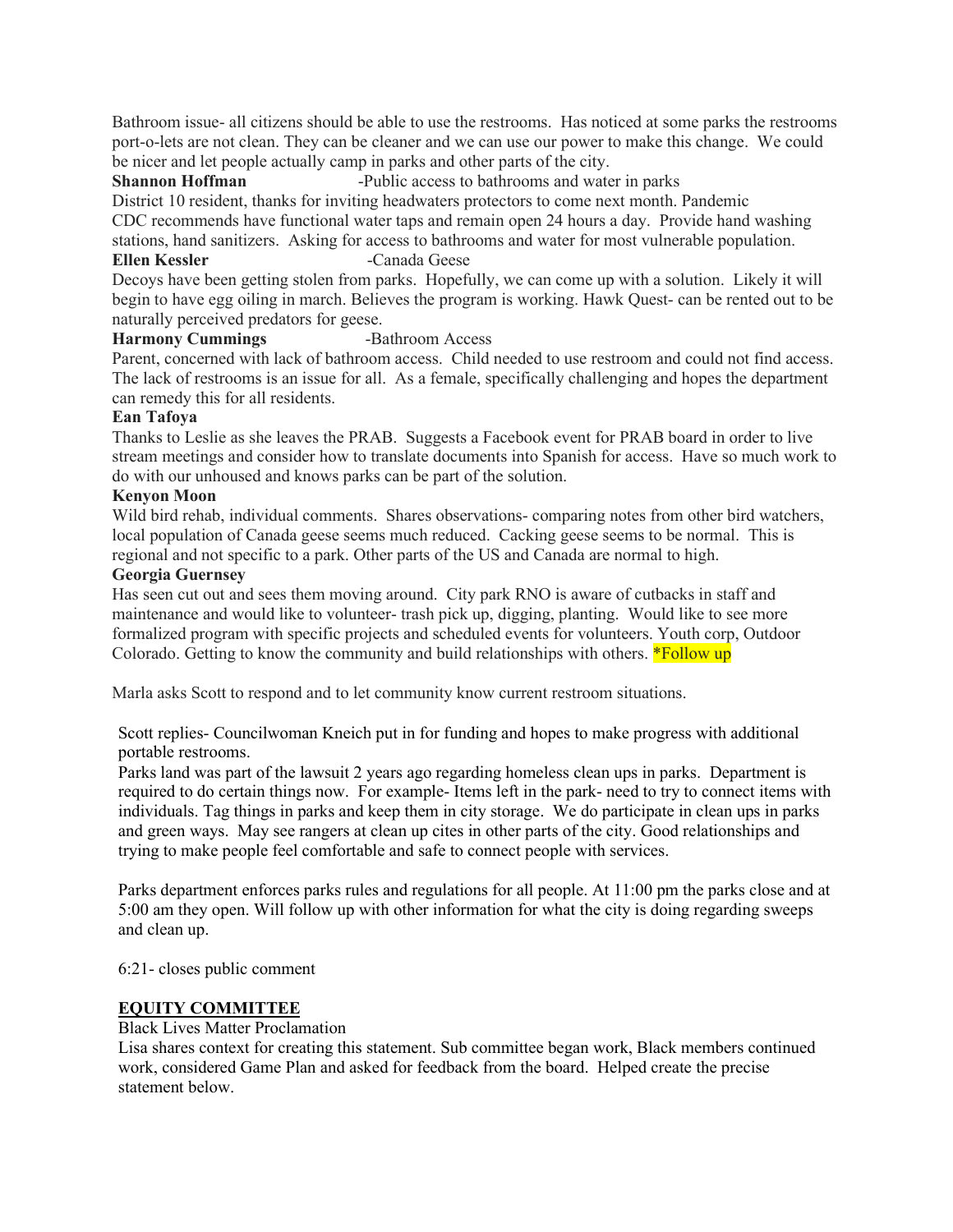# **BLACK LIVES MATTER SOLIDARITY PROCLAMATION**

### **DRAFT**

- Whereas, there are many causes of social injustices that harm individuals and communities, this proclamation by the Parks and Recreation Advisory Board (PRAB) seeks to acknowledge and redress the long and sordid history of racial oppression against Black people from slavery to present-day systemic oppression and ongoing historical trauma; and
- Whereas, during the summer of 2020, thousands of people across the Nation and Denver united in an uprising to save Black Lives and to promote racial, economic and social justice leading to a momentous turning point in Denver's history; and
- Whereas Black people are disproportionately impacted by the negative health impacts of climate change, environmental racism, and economic disinvestment; and
- Whereas Black people often lack the infrastructure to safely walk, bike, or roll to parks within 10 minutes of where they live; and
- Whereas ensuring equity in the distribution of parks and park resources and programming is a priority within the City and County of Denver and Black communities so that ALL residents have the opportunity to improve their personal health and well-being; and
- Whereas promoting equity within the system, especially by investing in Black neighborhoods with the highest unmet needs is of high importance; and
- Whereas providing parks and programming should reflect Denver's Black community and cultural identity; and
- Whereas ensuring ecosystem restoration that prioritizes historically Black underserved areas, should be done in conjunction with collaborating organizations that supports and reflects African American art, culture, history and community events; and
- Whereas utilizing the Denver Parks and Recreation (DPR) budget is an opportunity to invest in historically marginalized Black communities, including prioritization of partnerships with entities that are Black-led and explicitly value equity and inclusion in order to redistribute wealth and access across all neighborhoods equitably; and
- Whereas increasing equity and inclusion among staff and Parks and Recreation Board (PRAB) members related to race, income, gender, ability, and other dimensions of diversity contributes to growth for those who are learning AND healing from the effects of anti-Blackness, discriminatory policies and marginalization; and
- Whereas specifically considering methods to engage Black youth from historically marginalized communities in outdoor programming is necessary to remove barriers to access including providing necessary gear or scholarships, transportation, and developing trust with Black families is essential to promoting equity within Black communities; and
- Whereas equity outcomes are achievable by investing in safety, belonging, and redistribution of resources in historically marginalized neighborhoods for Black, Indigenous, People of Color (BIPOC) which include people with disabilities, womxn and LGBTQ+ folx, even though it will take generations to recover from the consequences of the COVID pandemic;

## NOW THEREFORE, BE IT PROCLAIMED BY THE PARKS AND RECREATION BOARD OF DENVER:

PRAB acknowledges that the effects of intergenerational racism against Black people is a public health and economic crisis in Denver and the United States, and advocates for racial justice as a core element of Denver Parks and Recreation policies, programs and procedures.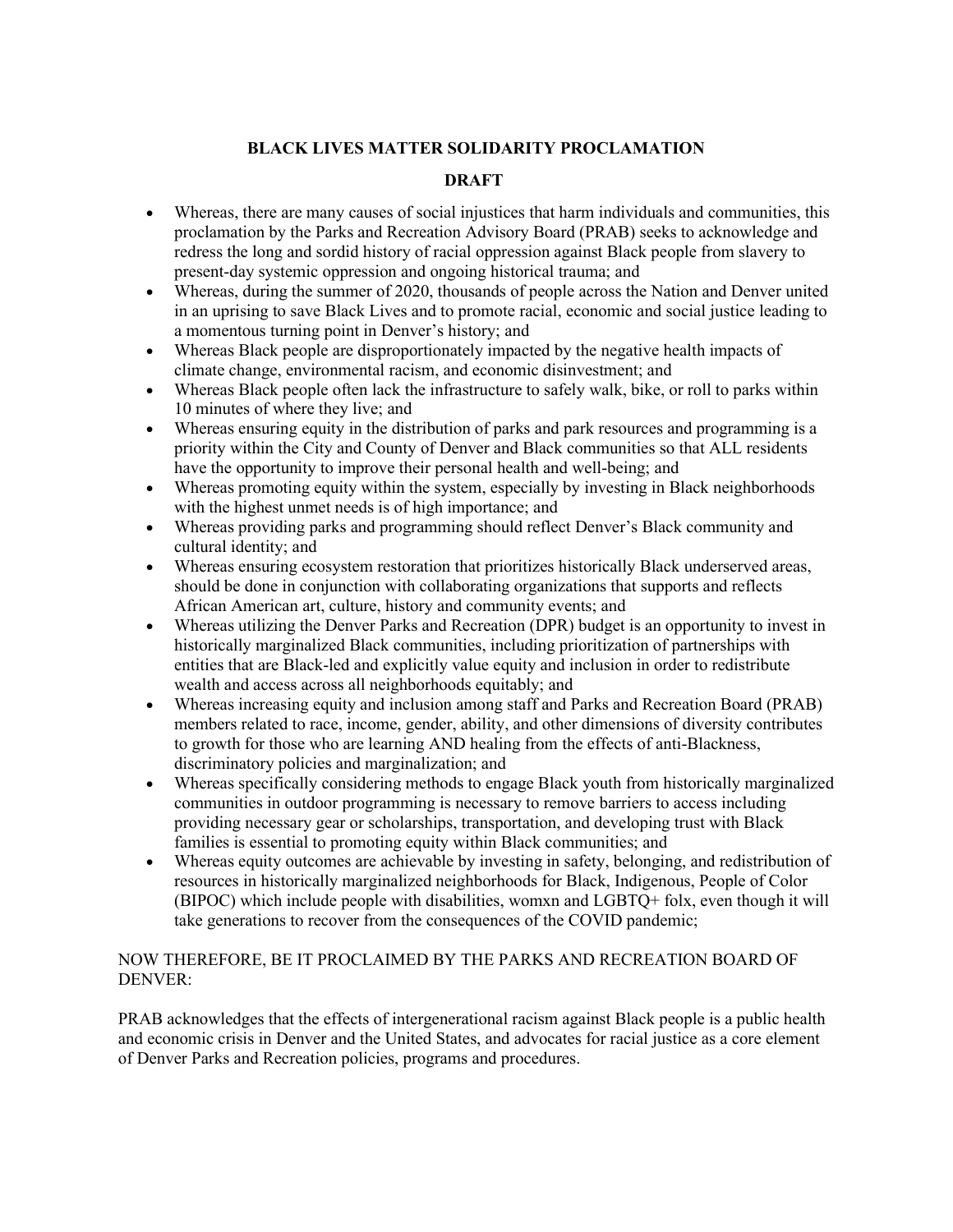We support equity frameworks that correct embedded policies that discriminate and perpetuate anti-Black racism; and

We support educational efforts to address and dismantle racism including how racism affects individual and population health; and

We support providing tools to assist PRAB members and community members to engage actively and authentically with Black communities; and

We support applying an anti-racism lens to outreach with Black communities.

### PASSED BY THE PARKS AND RECREATION BOARD

\_\_\_\_\_\_\_\_\_\_\_\_\_\_\_\_\_\_\_\_\_\_\_\_\_\_\_\_\_\_\_\_\_\_\_\_ CHAIR

Additional comments from board members: Lots of voices contributed to this incredible statement. Equity is such an important tenant that we all believe in. This is very important. Connection to Game Plan. This helps define equity within the Game Plan. Appreciate expressed for all who worked on this and specifically the Black women who spent extra time. This addressed many points and is very in depth. Need to continue to work on this.

Fran Motion to adopt, Frank seconds. Passes unanimously.

#### **PRAB COMMITTEE REPORTS**

Planning and Design committee- Met 12/15. Meredith presents:

- Conversation with Denver Bicycle lobby about car free parks. Team will meet with department next meeting to review the survey data and hopes to make a recommendation for the department. All parks are not the same and each is considered differently. Important to keep access for events. Currently a temporary solution.
- Bathroom access/ water access in parks. At start of covid, safety precautions closed restrooms. Could not hire seasonal workers to clean. Usually April/May- October. Restrooms are not winterized generally. That is why they are closed during winter months. \$350,000 allocated to make sure restrooms open in 2021 (from City Council). Other problems in bathrooms occur, illegal activity, etc. DPR master plan exists and is being updated now.
- Worked to identify priorities and mission in future meeting. Committee wants more port-o-lets and accessibility
- Denver Days works (mentioned in public comment)
- Surveys still open on DPR website. Engagement opportunity for DMNS and Nature Playtrying to gather feedback. DMNS/natureplay with info to request a kit.
- Add notes from chat

Scott- thanks for helping with the feedback and surveys. We have an incredibly diverse board and the board can help get the surveys out to all communities.

Marla- Will be discussing restroom issue at committee chair meeting.

Potential to have a retreat at the start of this new year, perhaps March when we have a full board and new members have been appointed.

Sustainability and Resiliency- Fran presents.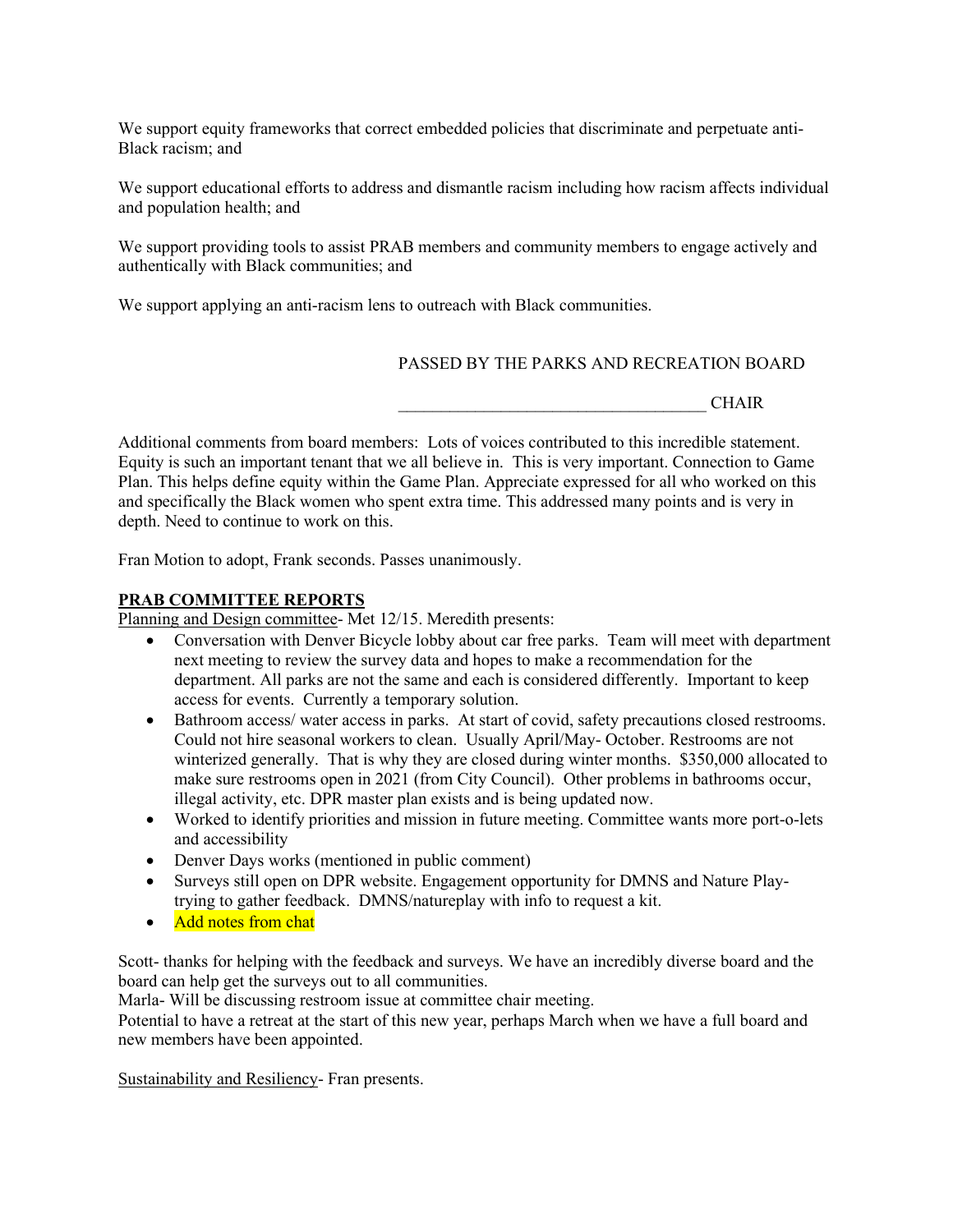Sent email to PRAB on 1/31 with context for committee. Will be working to identify year long topics to discuss and learn about at next meeting. \*Add email? Lee shared that we discussed water use in parks and heard from the Headwaters protectors.

Operations and Budget committee- Frank shares that committee will regroup in February and will miss Leslie on not only the committee, but the whole board.

Outreach committee- Leslie is now going to be co-chair. Thanks community for sharing thoughts tonight. Moving forward, the committee is officially the outreach committee. Great turn out. May be asking for presentations on certain topics in the future and would like to find out how public can ask questions to department. Another topic- traffic mitigation around park. Brainstormed ideas like applying for grants and supporting each other. Potential open spaces citizen led initiative. Survey land acquisition for parks, would like to extend to gather more feedback from people of color. Need to clarify what is the path to get art in the parks, like the lily pad art at City Park. PRAB can help with outreach for youth and under-represented

Scott- application to create art in parks. Wants to make sure we can take care of art in the parks. \*share website

Jesus- strategic acquisition plan survey is not extended, but will have other opportunities for outreach. (Lynne and Florence are on this committee)

Lisa- if we are missing significant voices from the community, that is a problem.

Chandi would like to participate on outreach committee.

Noel- various communities are more likely to take surveys. Needs tweaking to get better representation and figure out creative ways to engage community.

Scott- working on this. Critically important that we hear the right voices and are addressing inequities that have been going on in this city for years.

Marla asks for follow up when new info is available.

#### **EXECUTIVE DIRECTOR'S REPORT**

Update on Covid re-entry.

Scott- rec centers are at a limited number of people inside with level orange restrictions. Considering equity and cannot staff equitably. John will be coming up with plan to open rec centers as soon as possible. DPR has not started permitting events yet, even though other areas have begun. Some are open- learning labs for students, food distribution sites, emergency shelters.

#### **OTHER ITEMS**

| <b>Onboarding Process</b>                                                          |                                                                                                      |                                                                             |
|------------------------------------------------------------------------------------|------------------------------------------------------------------------------------------------------|-----------------------------------------------------------------------------|
| Parks and Rec staff sends<br>out welcome email with<br>important PRAB<br>documents | PRAB chairperson reaches<br>out to make connection,<br>answer questions and<br>review PRAB fucntions | A mentor on PRAB will be<br>assigned to be a point<br>person for new member |

Short discussion of onboarding process and will need to follow up with new members and recent members to gather feedback and make adjustments.